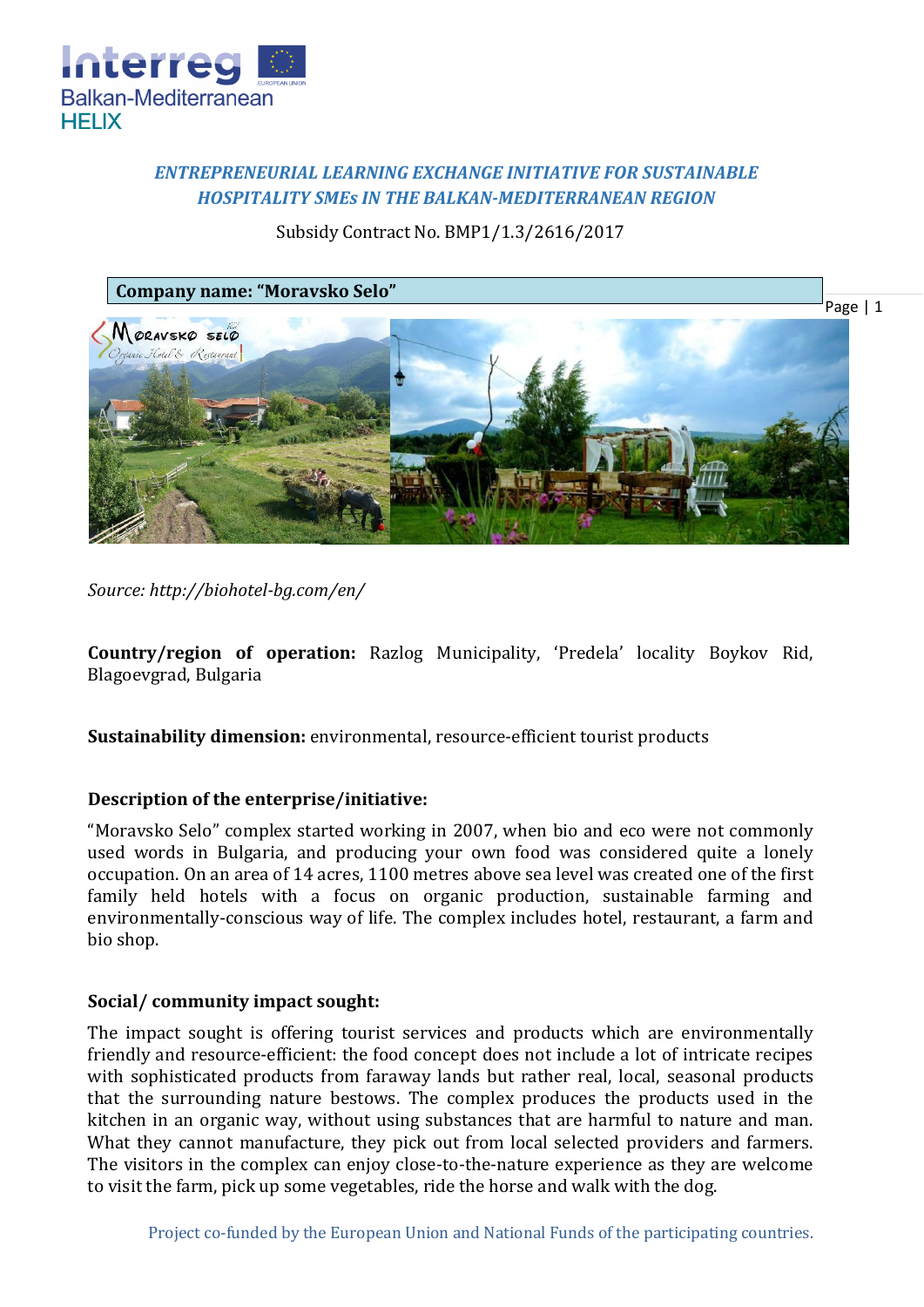

#### **Stakeholders:** Bulgarian and international tourists

### **Approach applied:**

groups additional accommodation options are offered. Weddings, family events, team Page | 2 There are four houses in the complex which can accommodate 40 to 60 guests. For larger building events, seminars and "Nature school" are among the events organized in the complex. In order to offer home-grown food for its visitors, the complex runs a farm. The permanent residents of the farm are a little horse named Etna, two cows, chickens, ducks, kitten and dog. There is also a fishpond with touts and some carps, as well as greenhouses and open spaces where various fruits and vegetables are grown according to the season – tomatoes, cucumbers, lettuce, carrots, cabbage, potatoes, kohlrabi, beets, radishes, cherry tomatoes, herbs, apples, pears, strawberries, raspberries and many more. All of them are grown according to the environmentally friendly methodology –permaculture, without being sprayed with chemicals or synthetic fertilized. Everything mentioned above allows the owners to offer the clients delicious, traditional, homemade and healthy recipes prepared with organic products from the farm.

#### **Innovation applied:**

A closed cycle of agricultural production and realization of touristic services without causing harm to the environment - added value to the production and assured resourceefficiency.

#### **Social impact and business results achieved:**

"Moravsko selo" was among the first producers of organic fruits and vegetables, as nowadays it is famous and acknowledged as high-quality manufacturer of such products. People who have visited the complex share their admiration for the initiative and even the ones who weren't into organic consummation become convinced of the benefits and the opportunities of healthier nutrition, thus become regular customers and visitors of the complex.

## **Financial situation / sustainability of the business model:**

The sustainability of the business model is ensured by the closed cycle of production and realization of the products. Furthermore the overproduction is sold and resources are not left unused. Cooperation with local producers also contributes to the sustainability of the region development and the business model as a whole.

**Key success factors:** Closed cycle of production and realization of goods and services. The location is important success factor as nearby there are the ski slopes of Kulinoto – 3 km, Bansko – 15 km, Semkovo ski run, Dobrinishte – 20 km, as well as hot mineral springs.